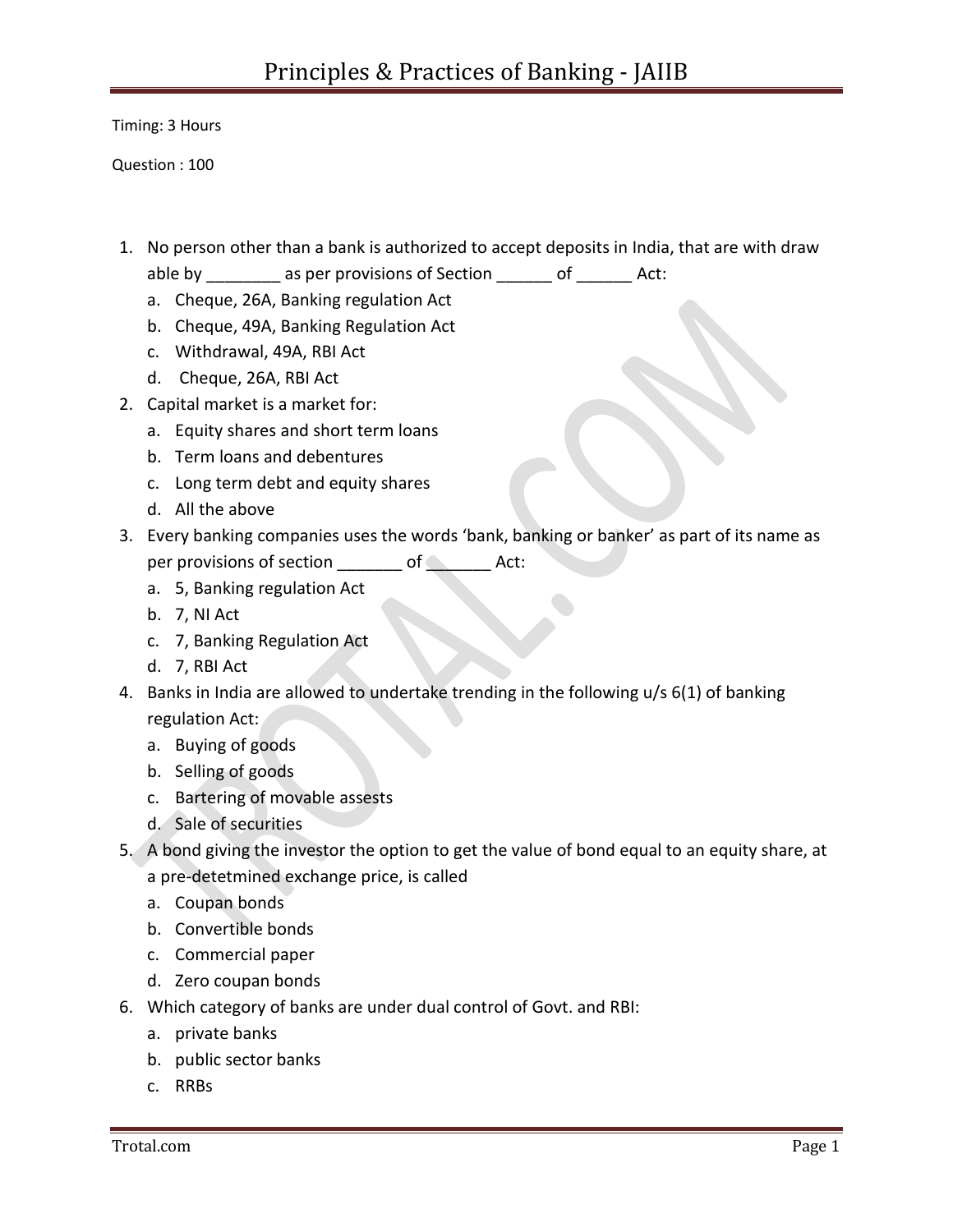- d. Coop banks
- 7. Banking Regulation Act deals with (a) the regulation of business of banking companies (b) control over management of the banking companies (c) suspension and winding up of banking business (d) penalities for violation of provision of B R Act
	- a. a, b and c only
	- b. b, c and d only
	- c. a, c and d only
	- d. a to d all
- 8. Reserve bank of India has been constituted u/s of RBI Act for (a) taking over the management of currency from the central Govt. (b) for carrying on the business of banking for general public (c) keeping reserves for ensuring the monetary stability:
	- a. 1, a to c all
	- b. 3, a and b only
	- c. 3, a and c only
	- d. 1, a and c only
- 9. Which of the following features is correct with regard to a Bond?
	- a. It is issued by a secritization company, for securitization purpose
	- b. These are issued by the govt. only for raising loans
	- c. It is a negotiable certificate evidencing indebtedness
	- d. All the above
- 10. RBI undertakes banking business for Central Govt. u/s \_\_\_\_\_\_\_\_ of RBI Act. For State Govt., the banking business is done by RBI  $u/s$  21A of based on agreement:
	- a. 20, RBI Act
	- b. 21A, RBI Act
	- c. 20, B R Act
	- d. 21A, B R Act
- 11. A bank can hold as mortgagee, pledgee or absolute owner of shares of a company, maximum to the extent of:
	- a. 30% of paid up capital of the bank and 30% of paid-up capital of the company, whichever is lower
	- b. 30% of paid up capital of the bank and 30% of paid-up capital of the company, whichever is higher
	- c. 30% of paid up capital of the bank and 30% of paid-up capital of the company, whichever is higher
	- d. 30% of paid up capital + reserves of the bank and 30% of paid up capital of the company, whichever is lower
- 12. Banks set up special branches for a focused attention that include (a) service branches (b) capital market branches (c) recovery branches (d) corporate branches: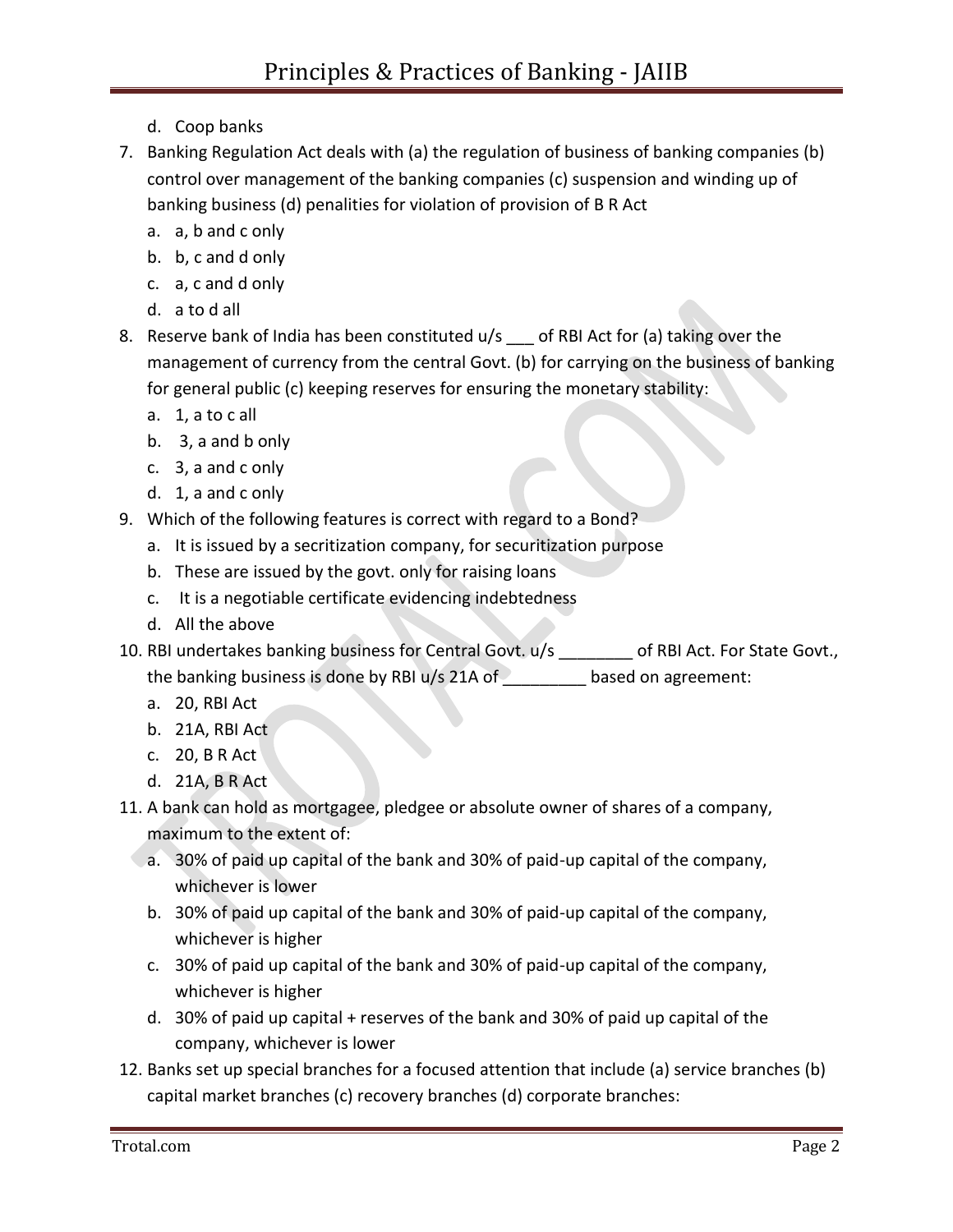- a. A to d all
- b. Only a to c
- c. Only b to c
- d. Only a, c, and d
- 13. The functions such as management, ownership and trading are segregated in case of a
	- a. Corporate exchange
	- b. Mutual stock exchange
	- c. demutualized exchange
	- d. any of the above
- 14. Bank's obligation to pay the cheque drawn by the customer u/s 31 of NI Act exists, in which of the following circumstances:
	- a. When the cheque is presents by the drawer after business hours
	- b. When the cheque is reported to be lost and confirmation from drawer is still awaited.
	- c. When garnishee order has been received, cheque through clearing is debited but clearing returning time has not lapsed
	- d. When cheque dated June 31, 2007 is presented on June 30, 2007
- 15. Under which of the following provisions of law, the disclosure of customers account information is allowed (which one is not correct):
	- a. Section 131 and 133 of Income Tax Act
	- b. Section 26 of RBI Act
	- c. Section 235 and 237 of Companies Act
	- d. Section 41 of NI Act
- 16. A customer came to a bank branch and he forgot a packet containing some govt. securities for which he intended to raise a loan, which he proposes to get sanctioned next week. The relationship between bank and the party is that of:
	- a. Agent and principal
	- b. Creditor and dedtor
	- c. Trustee and beneficiary
	- d. Bailee and bailor
- 17. Group insurance is a plan of insurance which provides life cover to a no. of persons under a single policy called bolicy:
	- a. Master policy
	- b. Keyman policy
	- c. Loss Protection policy
	- d. Umberrima fides
- 18. A company gives an undertaking to the bank that certain assets belong to the company and it will mot dispose of the assets or create any charge on the assets, without prior permission of the bank. It is known as: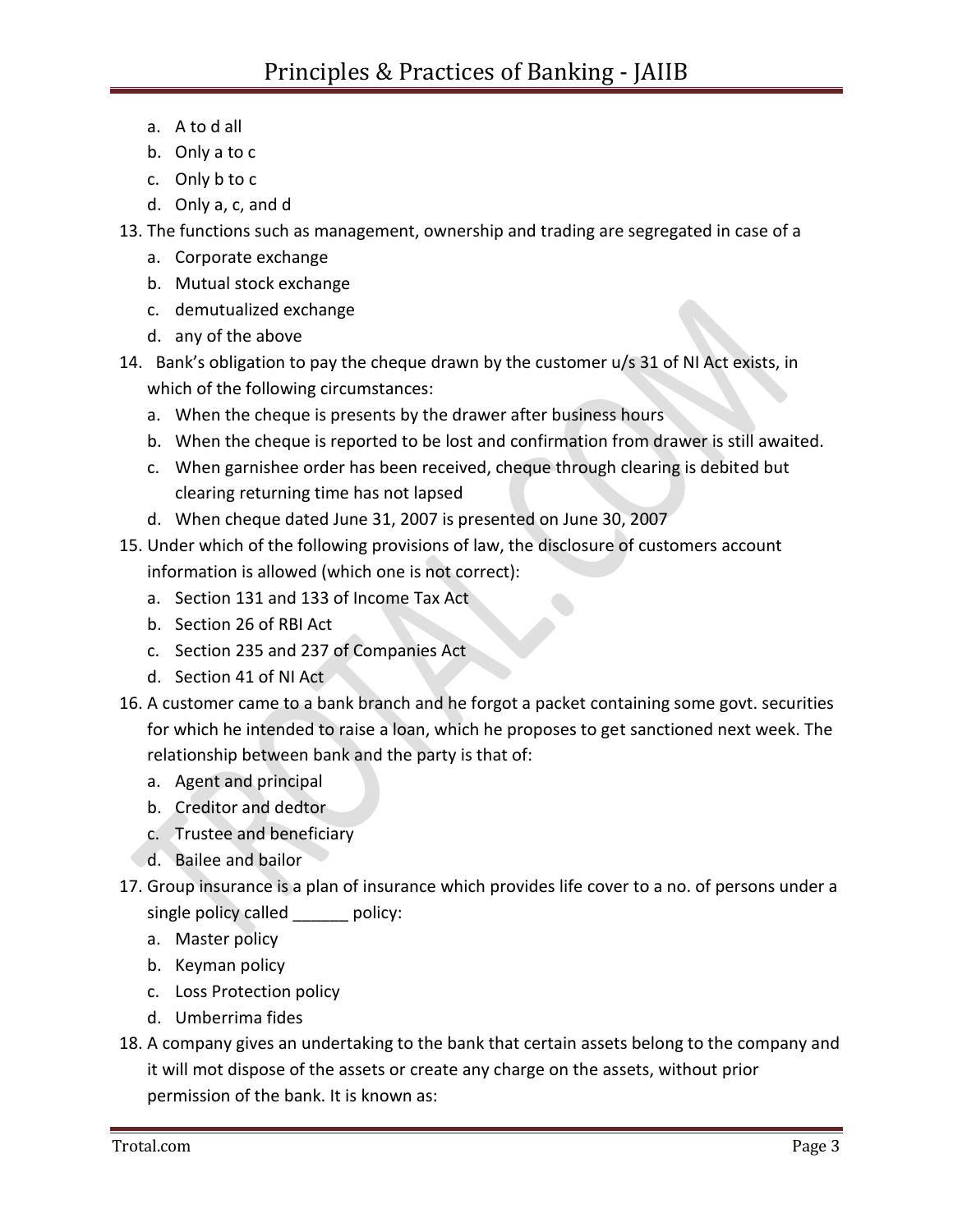- a. Pledge
- b. General lien
- c. No lien or negative lien
- d. Particular lien
- 19. Banker's lies is not available in which of the following situations (a) the securities have been handed over by the customer for safe custody (b) documents submitted by the customer for specific purpose (c) the loan has not become due for payment as yet (d) securities are left by the customer with the bank, by mistakes:
	- a. a, b and d only
	- b. b, c and d only
	- c. a, b and c only
	- d. a to d all
- 20. The internationally between importer and exporter in case of forfaiting is called
	- a. Factor
	- b. Forfaitor
	- c. The importer
	- d. The exporter
- 21. Which of the following is not an important features of a power of attorney:
	- a. It is generally executed in the presence ofa notary public
	- b. It can be registered if desired, with registrar of Companies
	- c. It requires to be stamped as per State prescribed stamp duty
	- d. It can be general or specific
- 22. Mr. Ajay has been appointed an agent by agent by an importer Mr. Shanti Prakash to handle the goods at port and dispose off the same within a price range fixed by Mr. Shanti Prakash. But Mr. Ajay sells the goods at a price lower than the one indicated by Mr. Shanti Prakash. When this fact comes to the notice of Mr. Shanti prakash he cancels the sale contract. The payment is still to be received
	- a. Mr. Shanti Prakash has the right to do so since his direction has not been carried the agent
	- b. Mr. Shanti prakash has the right to do so since the payments is yet to be received
	- c. Mr. Shanti Prakash has to honour the contract made by the agent as he cannot cancel it
	- d. Mr. Shanti Prakash can claim damages from the agent
	- e. C and d above
- 23. Credit risk may not arise in which of the following
	- a. Loan for purchase of a house
	- b. Loan granted to a staff member
	- c. Loan allowed against deposit of the bank
	- d. None of the above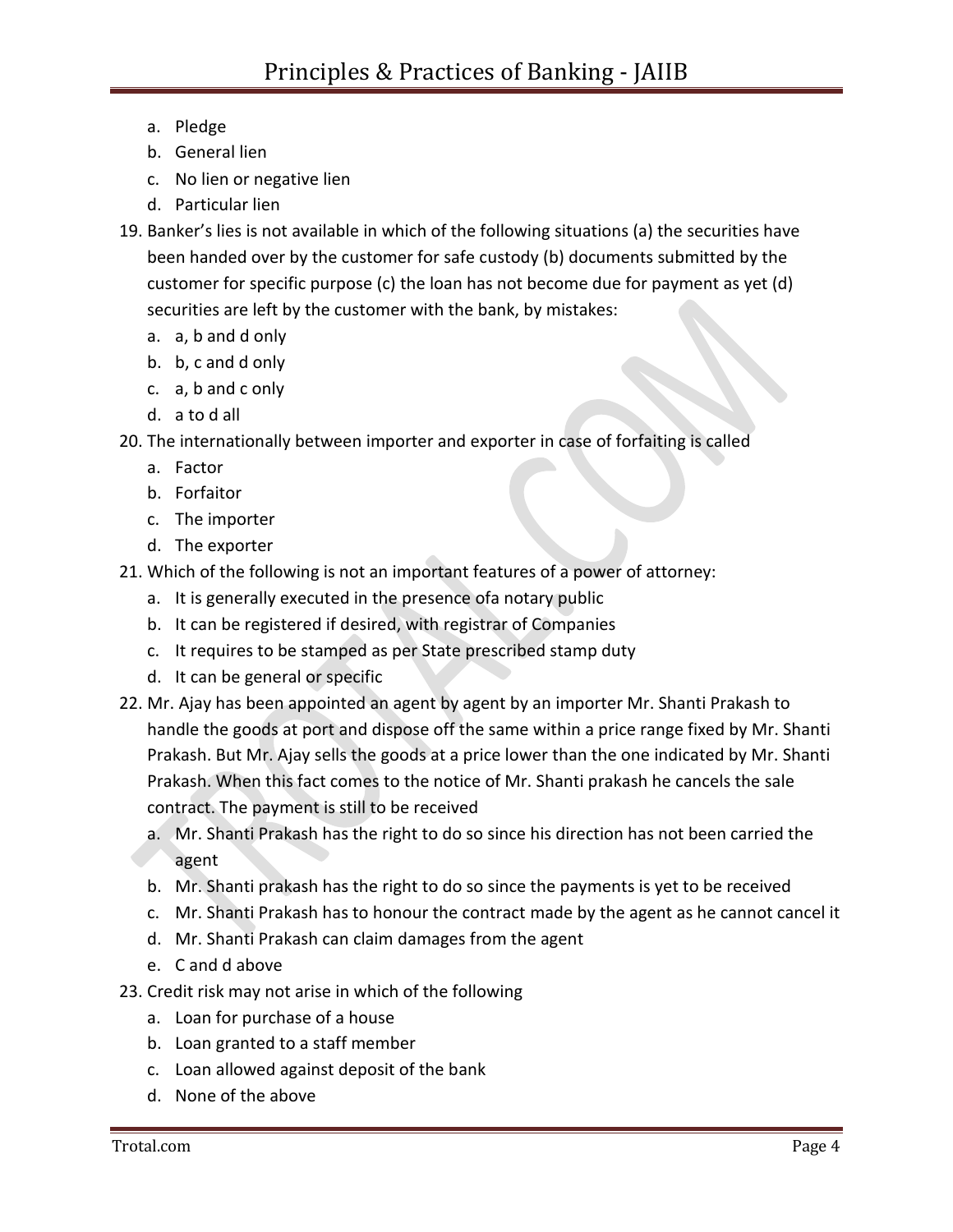- 24. Your branch has received a garnishee order in the name of your customer having saving bank account, with following transactions. which among these is not subject matter of the garnishee order:
	- a. An advice ready for dispatch to another branch after debit to the account in payment of cheque
	- b. An advice received for a cheque which was sent in collection, from another branch but not credited to the account so far
	- c. A cheque in clearing, the amount of which has been credited to the account
	- d. An amount of Rs.4000 relating to his wife's account credited by midtake to the account of the customer
- 25. A negotiable instrument has the following combination of characteristics:
	- a. It is transferable by delivery and endorsement only
	- b. It can be a crossed instrument or uncrossed instrument
	- c. It is freely transferable and transferee gets defect free right
	- d. There is no restriction on transfers due to which it is called negotiable
- 26. A bill of exchange which is drawn on a specific bank and is not payable otherwise than on demand, to bearer or to order, is called
	- a. inland bill of exchange
	- b. usance bill of exchange
	- c. accommodation bill
	- d. cheque
- 27. 3<sup>rd</sup> Pillar in Basel 2 relates to:
	- a. Market discipline
	- b. Supervisory review
	- c. Minimum capital
	- d. Risk management
- 28. Bank-b gets a cheque from its customer x. In the name of the payee. The words "pay to Mr. X account No.3252 0001 0081 3409 Bank A" is stared. It does not bear two parallel lines on its face:
	- a. The cheque can be collected by Bank-B for its customer
	- b. The cheque is an uncrossed cheque and its payment can be pbtained by Mr. X across the counter from the drawee bank
	- c. It is a specially crossed cheque and its payment can be obtained by Bank A only
	- d. It is a cheque crossed in favour of two banks. Hence none of the banks can obtain its payment
- 29. Which of the following is not a feature of a not-negotiable crossed cheque:
	- a. It is defined as per Section 130 of NI Act
	- b. Its payee is holder only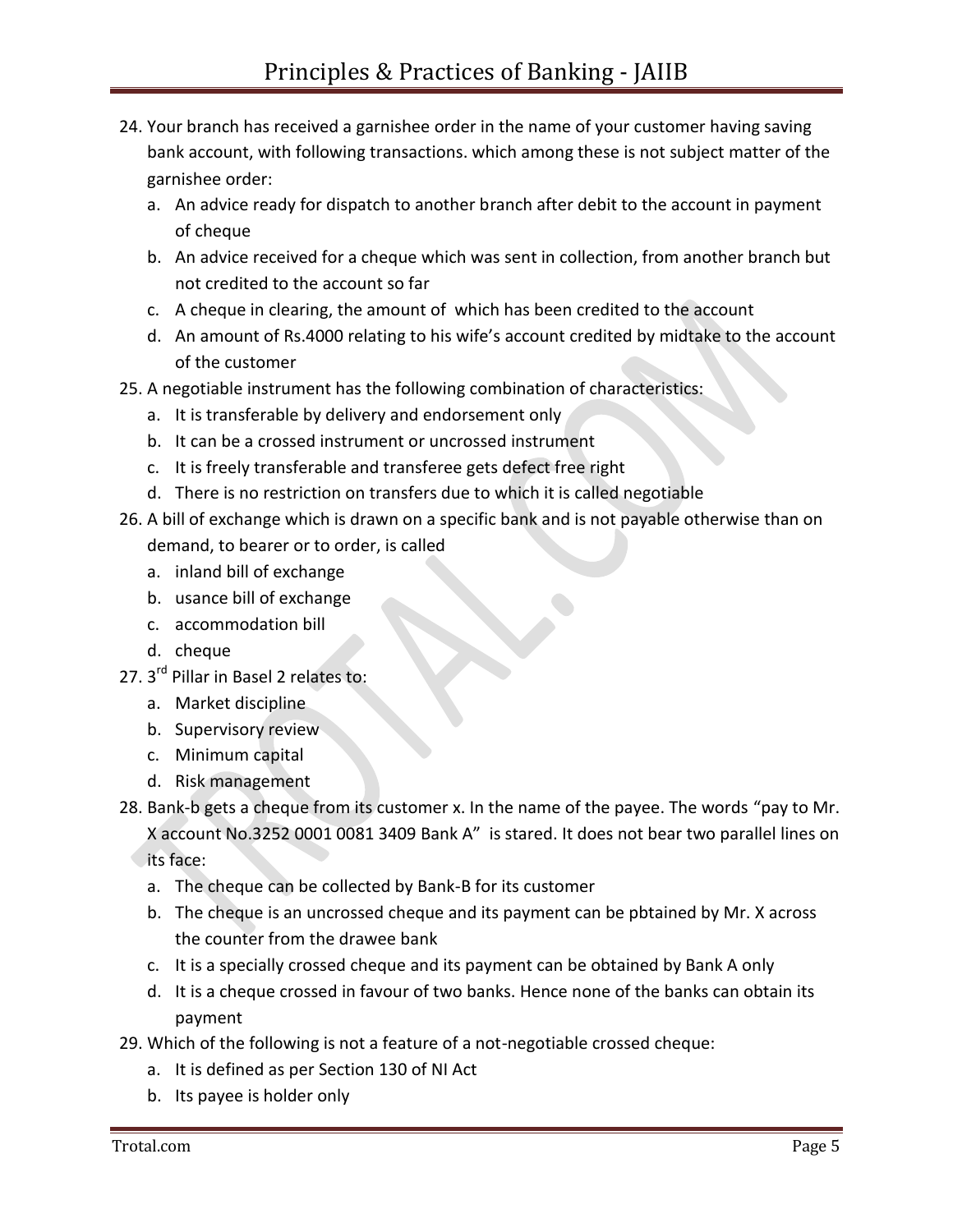- c. It can be endorsed and transferred any no. of times
- d. None of the above
- 30. Which of the following is not essential requirement for a person to be called holder in due course:
	- a. He should be in possession of the instrument
	- b. Possession must have been taken for a valuable consideration
	- c. Possession must have been obtained in good faith without any notice of defect in the tittle of the transferor
	- d. It must be an order cheque only
- 31. Which of the following falls in Tier II capital:
	- a. Paid up capital
	- b. Free reserves
	- c. General provisions and loan loss reserves
	- d. Innovative perpetual debt instruments
- 32. When a crossed cheque is paid by a bank across the counter (in cash), the paying bank is liable to:
	- a. The payee only
	- b. The drawer only
	- c. The drawee only
	- d. The true owner only
- 33. A cheque is received for payment from X by Bank-B it is torn from two sides. Such mutilated cheque can be paid (which among the following is false):
	- a. If it is intentionally torn by the drawer, he must authenticate it by putting his signatures
	- b. If it is unintentionally torn. He must authenticate stating that unintentionally torn
	- c. If it is torn while a possession of the payee, payee should get it authenticated from the drawer.
	- d. If all parts of the cheque are available it can be paid and such payment is a payment in due course.
- 34. Under credit risk management, the credit grading does not involve which of the following :
	- a. Assessment of credit quality in the bank
	- b. Identification of problem loans
	- c. Assignment of risk rating
	- d. Mitigation of credit risk
- 35. A cheque is altered and its payment has been made by the paying bank. In which of the following circumstance, the paying bank shall be liable:
	- a. The general crossing has been converted into special crossing
	- b. The amount in words and figures has been changed but the alternation is not viable to naked eye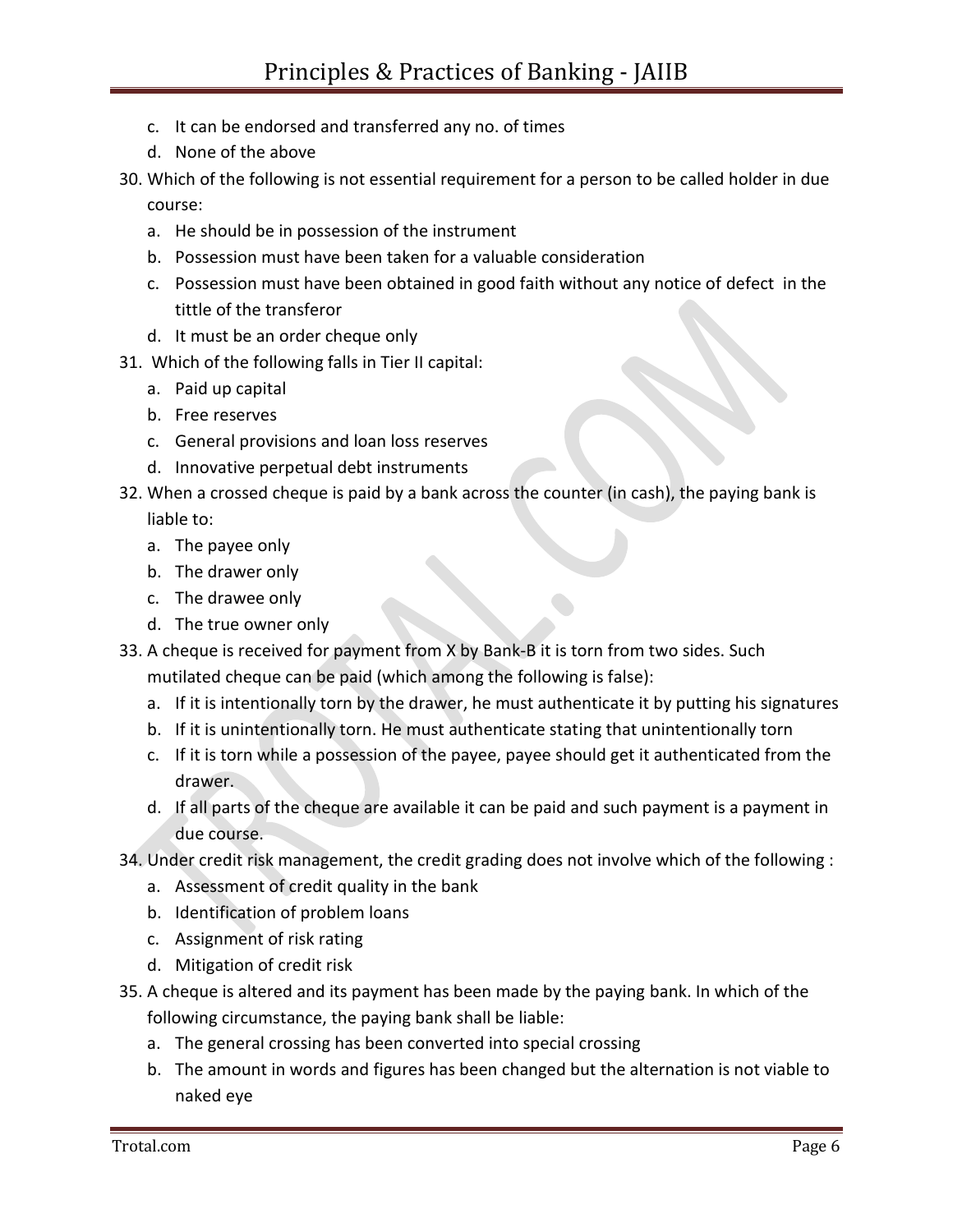- c. The name of payee has been changed and it is visible when but into an ultra violet lamp only and not to naked eye
- d. When the date has been changed from July 2, 2007 to July 21, 2007
- 36. Bank A has made the following payments. For which of these payments the bank will not be protected and can be asked to reverse the debit entry:
	- a. Where the drawer has put his signatures in capital letters
	- b. Where the drawer has put his signature in capital letters
	- c. Where the drawer's signature have been put by some one else so cleverly that these resemble the original signatures of the drawer
	- d. Where the signatures of one of the drawer are as per record and of the other drawer not as per record but are otherwise genuine.
- 37. Which of the following is correct regarding CIBIL:
	- a. Consumer Credit Bureau covers credit availed by companies
	- b. Consumer Credit Bureau Covers credit availed by individuals
	- c. Consumer Credit Bureau Covers credit availed by companies and individuals
	- d. Commercial Credit Bureau covers credit availed by companies and individuals
- 38. Bank B gets following cheques which it has paid (a)  $1<sup>st</sup>$  cheque having amount written red ink and other particulars in blue ink (b)  $2^{nd}$  cheque with name of payee written in Devnagri and other particulars in English (c)  $3^{rd}$  cheque in which the amount is written with handwriting of the drawer and payee's name written by the payee himself. Bnak will get protection for:
	- a. a and b only
	- b. b and c only
	- c. and a only
	- d. a, b or c all
- 39. When a cheque is collected by a bank for its customer A who withdraws the money after collection and later on real A establishes that the cheque belonged him (real A) It is called
	- a. foreclosure
	- b. subrogation
	- c. force majure
	- d. conversion
- 40. The banks and financial institution are required to fensure compliance of their obligation towards borrowers in appropriate and transparent manner. The code prepared for this purpose by RBI transparent manner. The code prepared for this purpose by RBI and adopted by banks is called
	- a. Code for Banks and Financial institutions
	- b. Fair Practices Code for Lenders
	- c. Charter for the Borrowers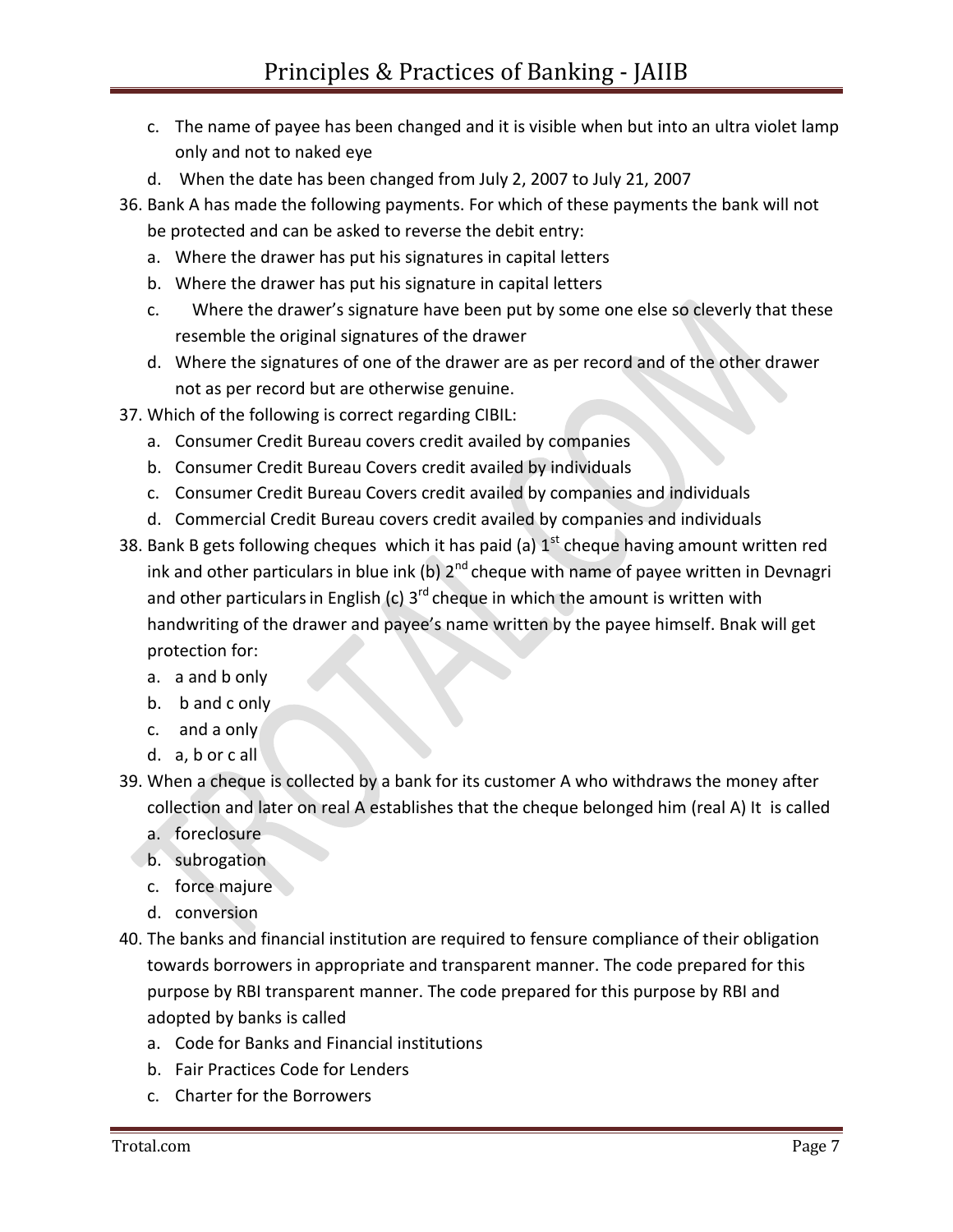- d. Code for Borrowers' Rights
- 41. Which of the following is not a feature of a team deposit:
	- a. Minimum period is 7 days
	- b. Maximum period can be up to 10 years except in court cases and cases relating to minors
	- c. Interest on term deposits is fixed by RBI
	- d. Loans against term deposits of other banks cannot be allowed
- 42. While opening a deposit account, the banks insist on certain documents so as to comply with KYC directives of RBI, Which of these document and its purpose does of match:
	- a. Copy of passport- proof of identify
	- b. Copy of telephone bill- proof of residence
	- c. Photograph- proof of identify
	- d. Ration card- proof of identify
- 43. Introduction can be accepted for a new customer from (a) an existing customer having satisfactory conduct of account for at least 6 months (b) person like MPs or MLAs (d) another bank (e) as per KYC rules of RBI introduction is not mandatory.
	- a. a to c only
	- b. b to c only
	- c. e
	- d. a, c and d only
- 44. In the context of ATM, a PIN is:
	- a. Post index number, randomly generated sequence of digits
	- b. Randomly generated sequence of digits and stored in a magnetic strip of the card
	- c. Post index number and stored in a magnetic strip of the card
	- d. All the above
- 45. Which of the following is correct in connection with the deceased person's account:
	- a. The payment of claim case is to be disposed of within 30 days
	- b. If an amount is received after death for credit to the account, it is to be credited to the account
	- c. If it is a current account, interest at saving bank rate to be paid from date of death to date of payment
	- d. Testate account means where the customer has not left any will
- 46. In a joint account in the name of X and Y, a request is received to substitute the name of X by Z, later on another request comes from Y and Z either to replace the name of Y with A
	- or add the name of A, (which of the following is not correct)
	- a. Request of X and Y can be accepted
	- b. Request of Y and Z to replace the name of Y with that of A can be accepted
	- c. Request of Y and Z to add the name of A can be accepted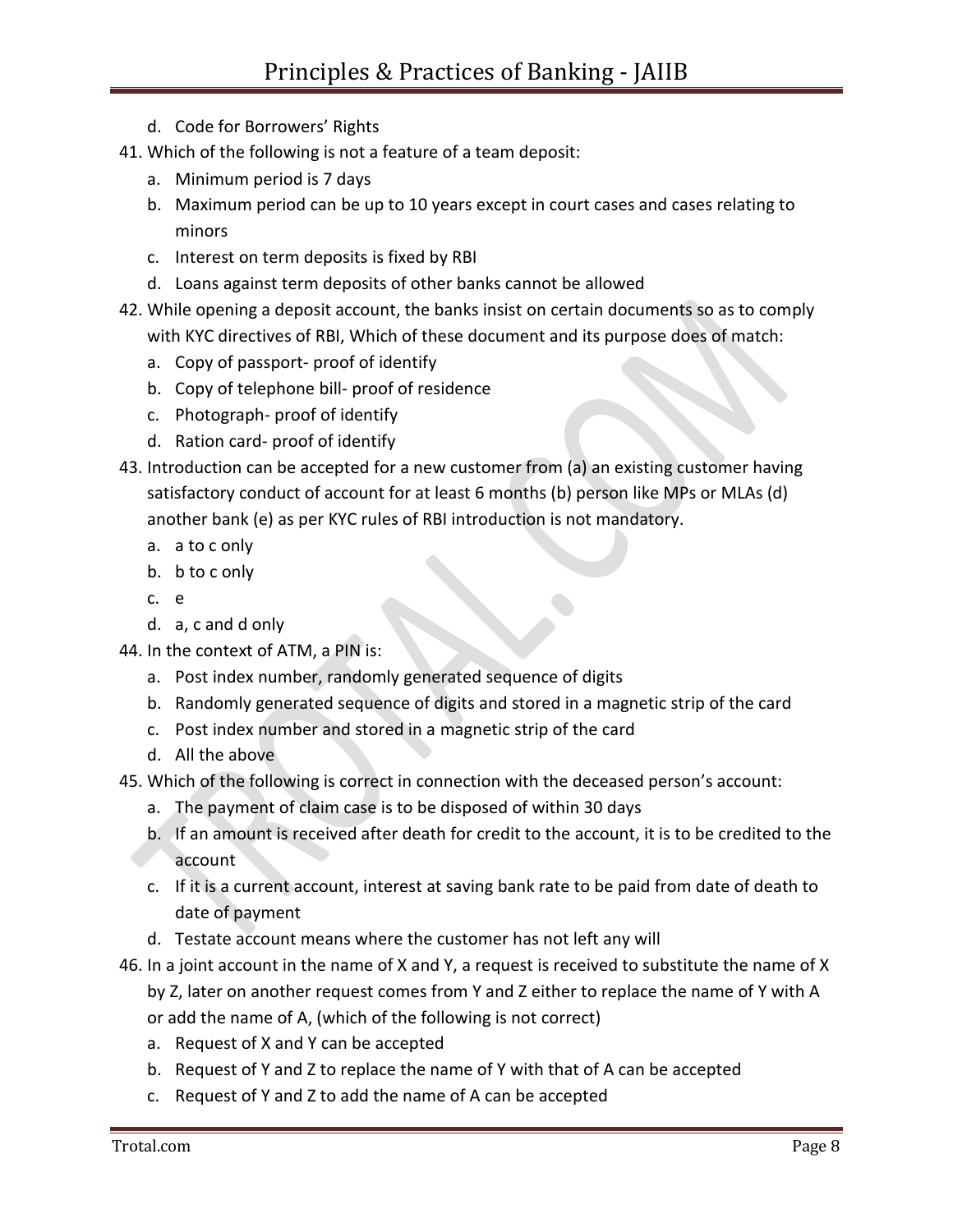- d. While changing the name, it has to be ensured that at least one of the original account holders should continue in the account.
- 47. Revolving credit is made available in which fo the following:
	- a. A debit card
	- b. A pre-paid card
	- c. A credit card
	- d. All the above
- 48. A partnership has two partners. The firm has total assets of Rs.25 lac and liabilities of 10 lac. Partner B has assets of Rs.10 lac and liabilities of Rs.12 lac. The creditors of the firm will be able to realize from the firm \_\_\_\_\_\_% of their dues:
	- a. 62.5%
	- b. 60%
	- c. 75%
	- d. 100%
- 49. An action of a partner is the action of the firm and binds all partners where (a) it is the usual course of business of the firm (b) in usual way of doing the business (c) as a partner, on behalf of the firm:
	- a. A to c all
	- b. A and b only
	- c. A and c only
	- d. B and c only
- 50. The maximum amount that can be transferred by an individual on national electronic funds transfer system is:
	- a. Rs.1 lac
	- b. Rs.10 lac
	- c. Rs.100 lac
	- d. None of the above
- 51. For which of the following types of companies, the word 'limited is not required to be used
	- a. A govt. company or a company licensed u/s 8 of companies Act 2013
	- b. A public company limited by guarantee or a private company
	- c. A private company limited by shares & a govt. company
	- d. A public company and a govt. company
- 52. (a) Minimum no. of members in a private company is 2 (b) maximum no. of members ina public company is 50 (c) minimum no. of directors in a private company is 3 (d) maximum no. of direction in a public company is restricted to 12. Which of these is correct:
	- a. Only a
	- b. A and d
	- c. A, c, and d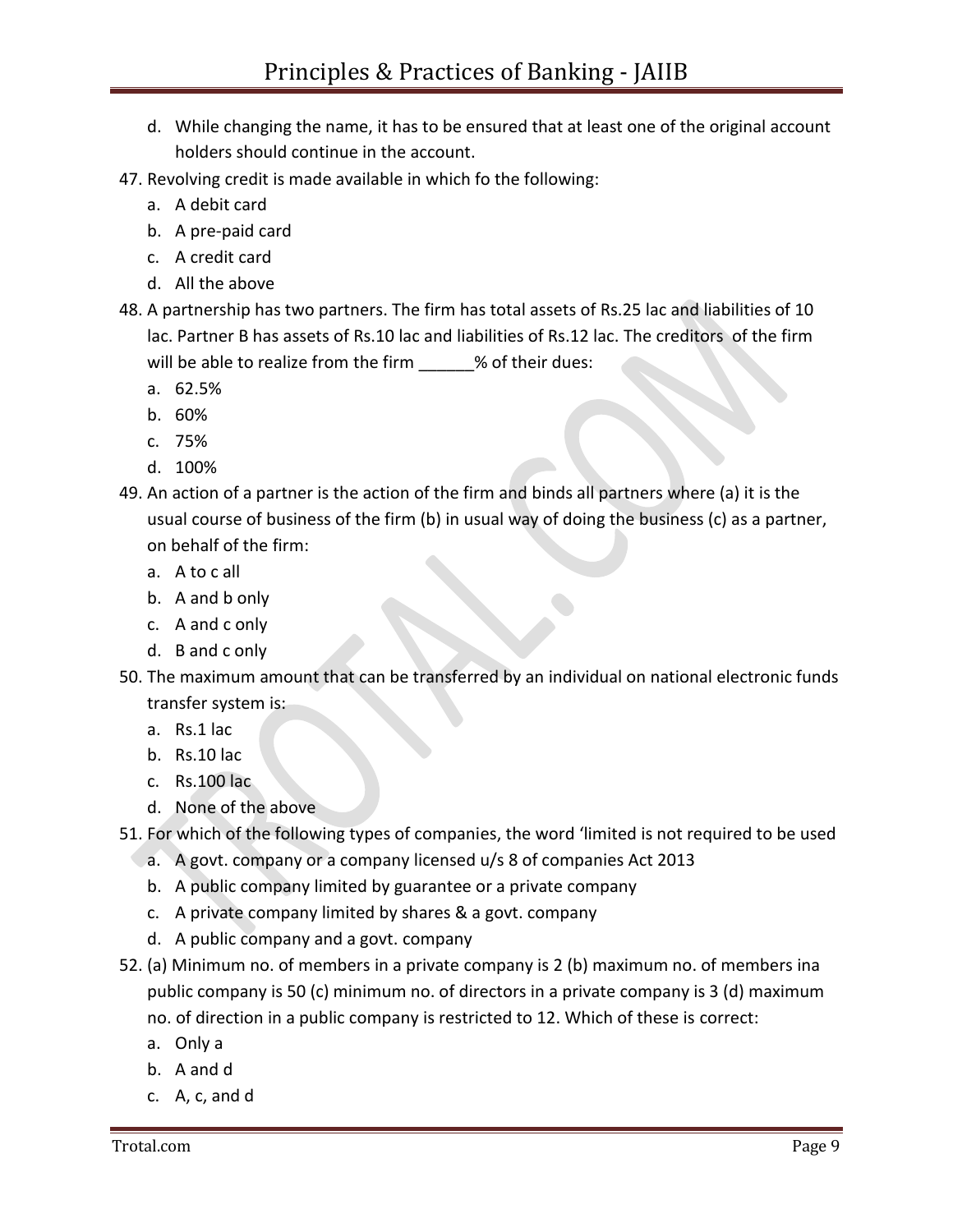- d. None of the above
- 53. Whenever a company wants to obtain loan and for that purpose, creates charge on its assets, the registration of which of the following charges with RoC is not essential.
	- a. A charge on uncalled share capital
	- b. A charge to secure debenture
	- c. A charge on immovable
	- d. A charge of any type on movable property
- 54. MSE Units Association is maintaining a current account with your bank which is operated By its President and Secretary singly . A letter which is received from each of them, not to pass the cheque signed by the other. Two cheques signed by each of them are received. What the bank shall do:
	- a. Since they have no authority to cancel the authority, the cheques shall be paid
	- b. Since they are only agent, the authority cannot be cancelled and the cheques shall be paid
	- c. Since there is dispute between them, it would be advisable to write to the club, about these letters and notice about stop payment may be given and cheques be returned.
	- d. Bank to continue operations unless there is letter from the club.
- 55. Account of a Trust is opened by the bank which has three trustees. Who shall operate this account?
	- a. Any of them can operate
	- b. The trustee having the authority from other trustee
	- c. The trustee having authority as per trust deed or else joint operation
	- d. Joint operation irrespective of what is stated in the Trust deed
- 56. X is appointed executor for the 0account of A. The account in the name of Executor (or Administrator) will be opened as:
	- a. A's account
	- b. X's account
	- c. X executor to the estate of A deceased
	- d. For A deceased : X executor
- 57. ABC Limited, a company has gone in liquidation and Mr. X is appointed as Liquidator. He has opened a bank account. He sends a letter to the bank that he has to go abroad for 2 months and in his absence the account will be operated by his Secretary:
	- a. Bank will not accept such request
	- b. Bank will ask for specimen signature of Secretary and allow the operations
	- c. Being special circumstance, the account will be allowed to be operated by taking usual safeguards
	- d. None of the above
- 58. To wind up the affairs of a company, the person appointed by the Court is called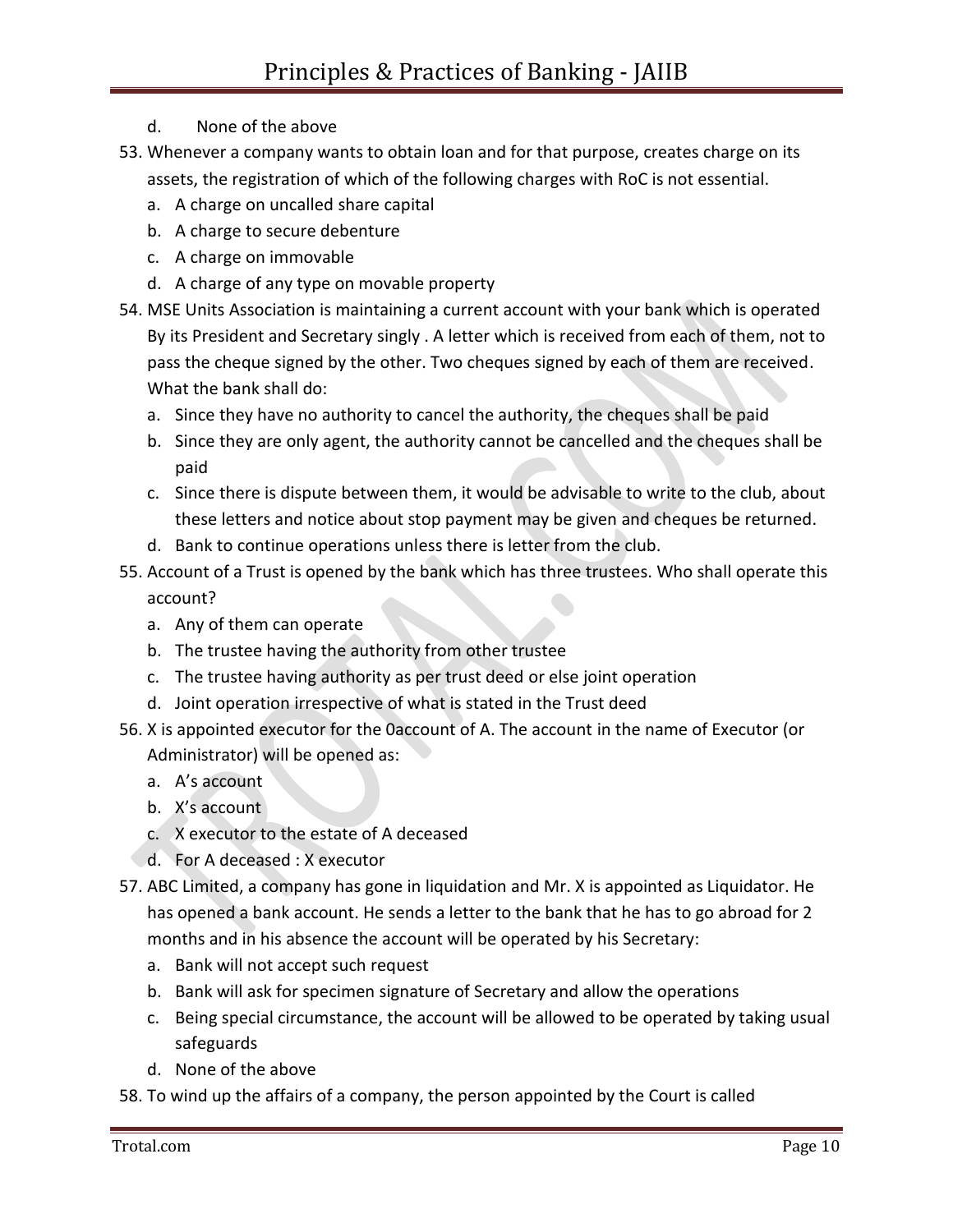- a. Executor
- b. Liquidator
- c. Administrator
- d. Assignee
- 59. A foreign spouse of an Indian citizen is called
	- a. Foreign national
	- b. Non-resident Indian
	- c. Resident Indian
	- d. Person of Indian Origin
- 60. An NRE-RA account can be opened as:
	- a. Current, saving RD only
	- b. Saving, RD and FD only
	- c. Saving, current, RD and FD only
	- d. FD and saving only
- 61. In which of the following, joint accounts with residents can be opened by Non-Resident Indians:
	- a. FCNR (B)
	- b. NRE
	- c. NRO
	- d. NRNR
- 62. For which of the following reasons, a bank can the account of a customer:
	- a. Where the customer regularly draws cheques without sufficient balance in the account
	- b. Where the customer issues the cheques and frequently stops payment of such cheques
	- c. Where the customer acts in a manner detrimental to the interest of the bank.
	- d. All the above
- 63. B was having an account with Universal Bank. Bank got confirmation from B for the balance in the account. Later on B brought to bank's notice, a fact that two forged cheques have been debited to his account. Bank however claimed that the customer has already confirmed the balance.
	- a. Bank is not liable as the customer has already confirmed the balance.
	- b. Though customers is right but after confirming the balance he cannot got entry reversed
	- c. Bank is liable for the forged cheque and it has to reverse the entry
	- d. Bank and the customers have to share the loss on pro-rata basis
- 64. Y, a customer of Bank-B used to handover cheques in his favour, for deposit in his account, to an employee of the bank, who withdrew the money of the cheque, from the drawer's account maintained with that bank and misappropriated. When the fact came to notice of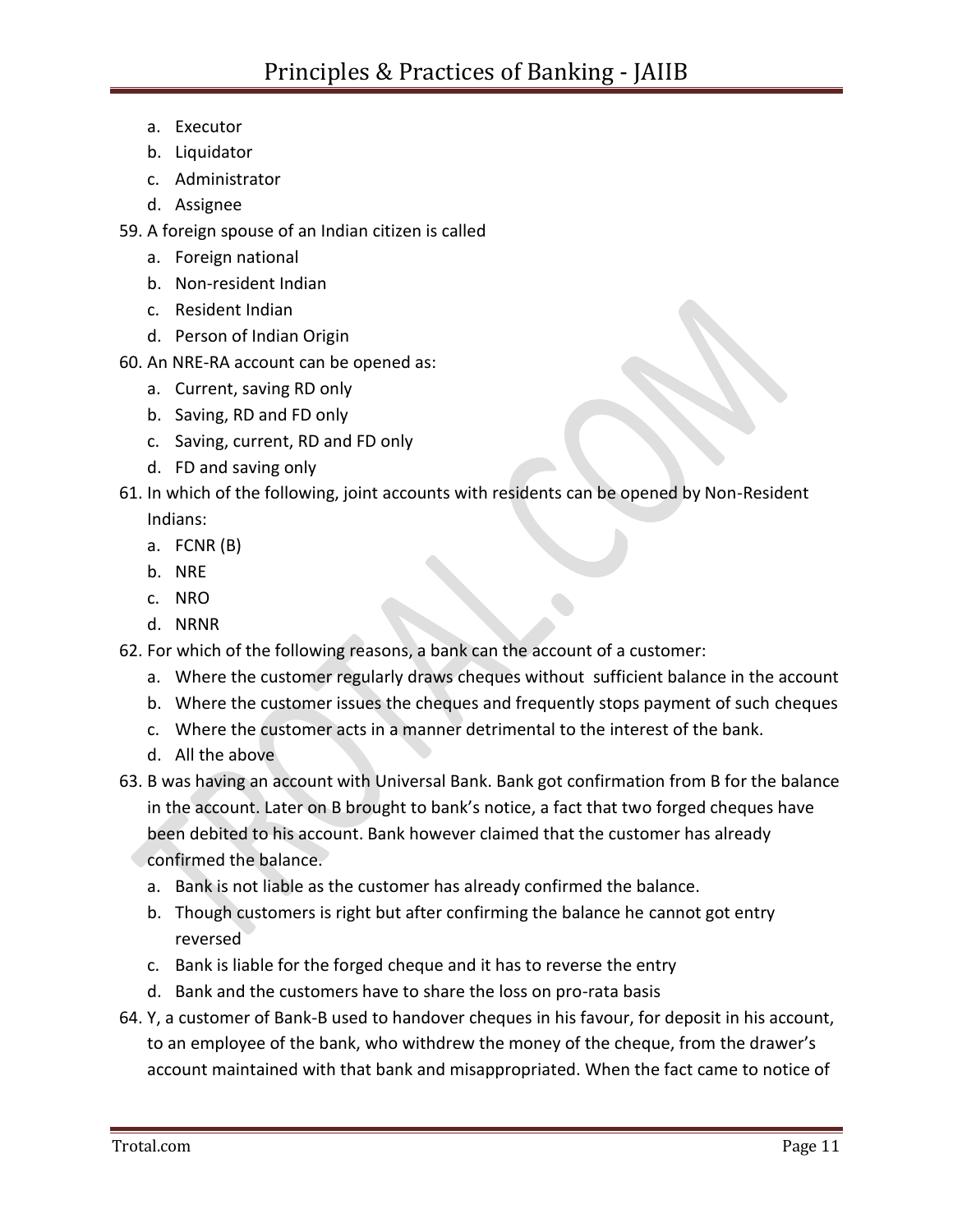Y, he asked the bank to make good the loss, as the employe was on rolls of the bank. Bank refused to companies Y.

- a. Y has a right to proceed against the bank
- b. Y has the right to proceed against the bank and also individually against the employee
- c. Bank is not liable, since for handing over the cheques to bank employee, the bank had never authorized the employee
- d. Bank is not liable for the actions of its employee, even when these are during the banking hours and on behalf of the bank
- 65. For the purpose of carrying on off-site supervision, RBI calls for important returns called :
- a. Basic statistical returns (BSR)
- b. XOS returns
- c. R Return
- d. DSB Returns
- 66. U/s 38A of Banking Regulation Act when High Court orders liquidation of a bank, which among the following can be a liquidator:
	- a. RBI,SBI or any public sector bank
	- b. RBI or court appointed liquidator only
	- c. RBI,SBI or any public sector bank
	- d. Banks cannot be appointed liquidators
- 67. X, a customer of popular Bank had deposited an amount of Rs.12500 in his saving bank account which was credited by the bank in the account of Mr. Y. The relationship between the bank and Y is:
	- a. Trustee- beneficiary
	- b. Debtor- creditor
	- c. Creditor-debtor
	- d. Beneficiary- trustee
- 68. An order cheque of Rs.55000 is issued by Mr. X in his account favouring M (a minor). Who approaches the bank cash payment.
	- a. Cheque being is favour of a minor cannot be paid
	- b. Cheque shall be paid like in other cases
	- c. Cheque will be paid if the minor is accompanied by his guardian
	- d. Cheque shall be paid, if the guardian provides guarantee for the payment
- 69. X is issued a cheque of Rs.32000 payable to B or order. The cheque is misplaced and found by C. C forges B's signatures and endorses in favour of D, who presents the cheque for payment from the bank, but it is dishonoured
	- a. D can recover the amount from X,B and c
	- b. D can recover the amount from X, and B only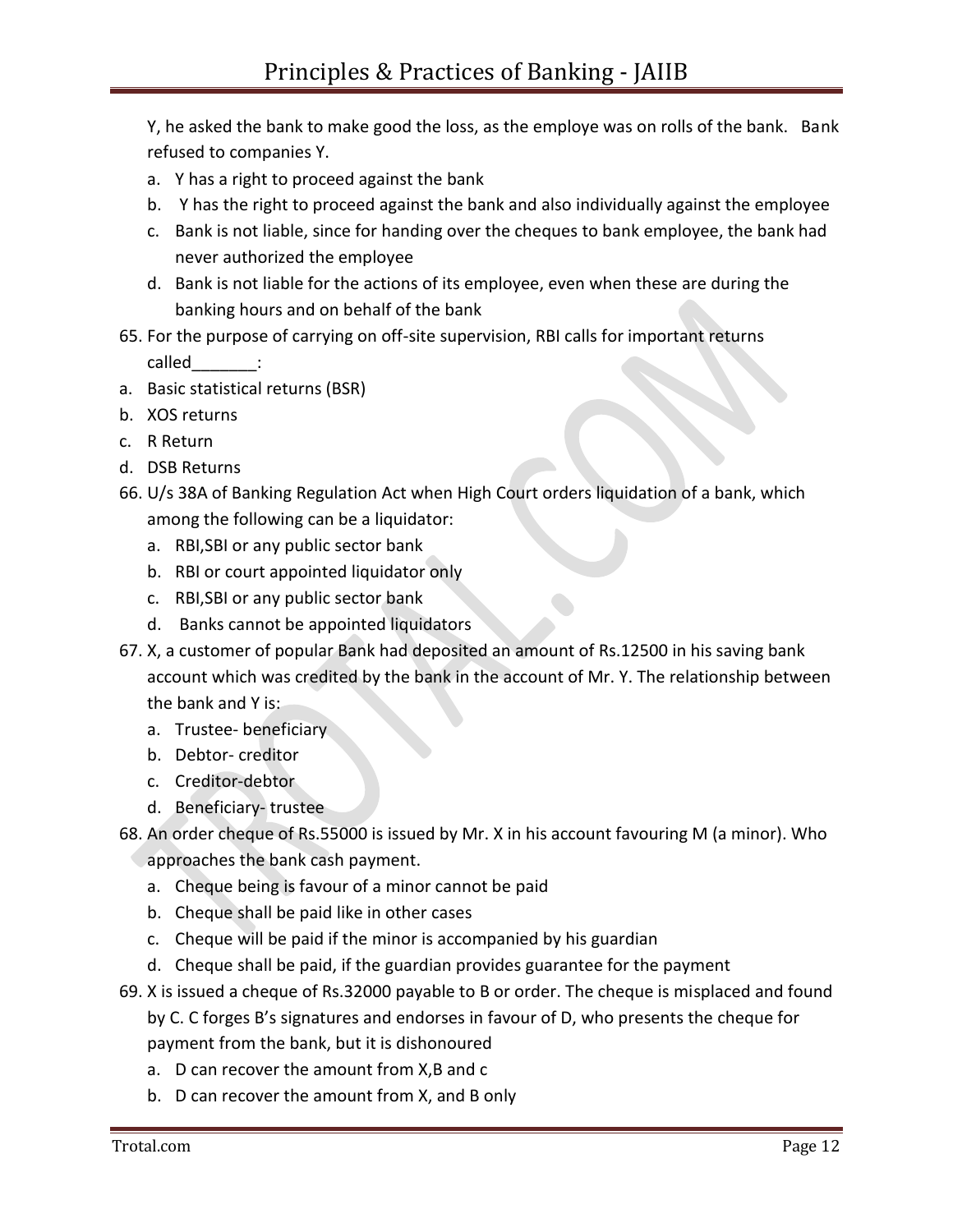- c. D can recover the amount from C only
- d. D cannot recover the amount from C only
- 70. Mr. Z gets a demand draft issued from the bank in favour of his son, S, who is to visit another town in connection with some business purchases. He requests the bank to substitute the word' order' by bearer in the DD so that his son does not face any difficulty in the new town:
	- a. Bank can not do so as it will be violation of Section 31 of NI Act
	- b. Bank can do so, if Z is a dependable customer
	- c. Bank can cannot do so, but it can attest the signatures of S on a separate slip of paper, which he can use for identification purpose
	- d. Bank will not look into the issue as problem is of Z and not a bank
- 71. KYC guidelines have been issued by RBI, under which of the following:
	- a. Section 21 of Banking Regulation Act
	- b. Section 31 A of RBI Act
	- c. Section 35 A of RBI Act
	- d. Section 31 of NI Act
	- e. None of the above
- 72. Which of the following is not a feature ofa team deposit:
	- a. Minimum period is 7 days and maximum 10 years
	- b. Tax deduction at source is to be done where the amount of deposit is more than Rs.10000 wef 1.6.2007
	- c. The term deposit cannot be transferred
	- d. The name of other person can be added or deleted to the deposit on request of the depositor/s
- 73. The receivables of various loans and obligation are put together and distributed amongst investors, in which of the following:
	- a. Leasing
	- b. Factoring
	- c. Securitization
		- d. Venture capital
		- e. Forfaiting
- 74. In order to obtain cash for its credit sales, the duly accepted domestic sale invoices are assigned by the seller in favour of a 3 $^{rd}$  party. Such purchase of receivables by the said 3 $^{rd}$ with or without recourse is called
	- a. Securitization
	- b. Factoring
	- c. Bills discounting
	- d. Forfaiting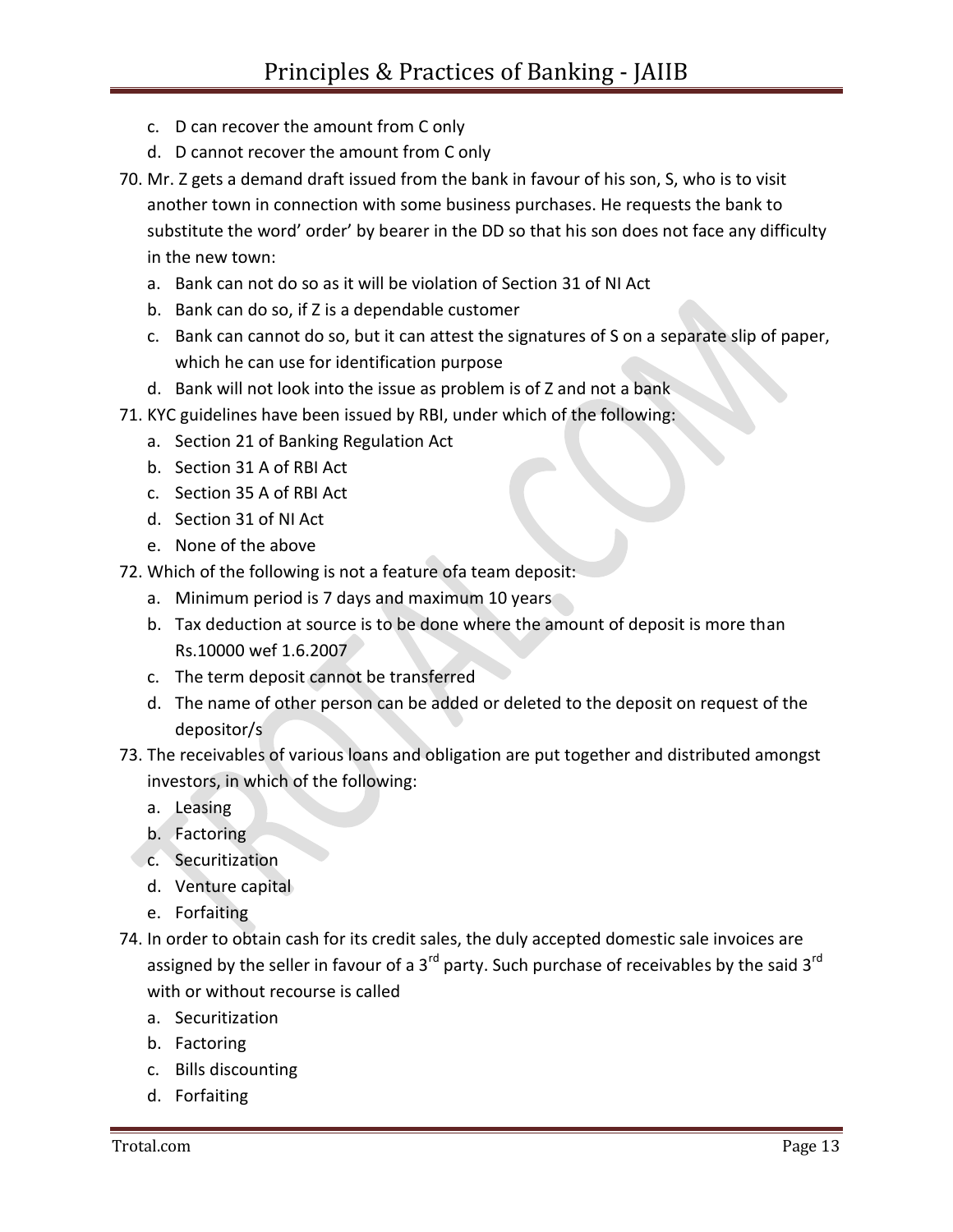## 75. Tele-banking facility is provided by banks through bank computers based on which of the following:

- a. Voice processing
- b. Brick and mortar processing
- c. Internet processing
- d. Virtual banking
- 76. In eCommerce the consumer moves from a physical store in a market place to  $\cdot$ 
	- a. Store of the seller located at a far off place
	- b. Store of the seller located at a far off place
	- c. Store of the seller near the house of the buyer
	- d. All the above
- 77. Adjusted net bank credit is=:
	- a. NBC+ FCNR deposits
	- b. NBC+ investment in non-SLR bonds in HTM category + investments eligible as priority sector + deposits with NABARD for non—fulfillment of priority sector target.
	- c. NBC-Investment is SLR bonds in HTM category
	- d. NBC-FCNR deposits
- 78. For Indian banks including private banks, which of the following targets is not applicable:
	- a. Overall targert-40% of ANBC
	- b. Agriculture loans-18% of ANBC
	- c. Weaker section-10% of ANBC
	- d. Micro & small enterprises-10% of ANBC
- 79. What is the maximum loan that could be sanctioned to the borrower under retail trade in priority sector:
	- a. RS.3 lac
	- b. Rs.5 lac
	- c. Rs.10 cr
	- d. Rs.20 lac for essential and no ceiling for other commodities.
- 80. Net working capital stands for:
	- a. Current assets+ current Liabilities
	- b. Assets-liabilities
	- c. Long term sources-long term uses
	- d. Current assets- current liabilities other than bank borrowing
- 81. In the context of Nayak Committee's turnover for working capital calculation fwhich of the following is correct:
	- a. Working capital=maximum 25% of the projected sales
	- b. Bank limit=maximum 20% of the projected sales
	- c. Borrower's margin =5% of the projected sales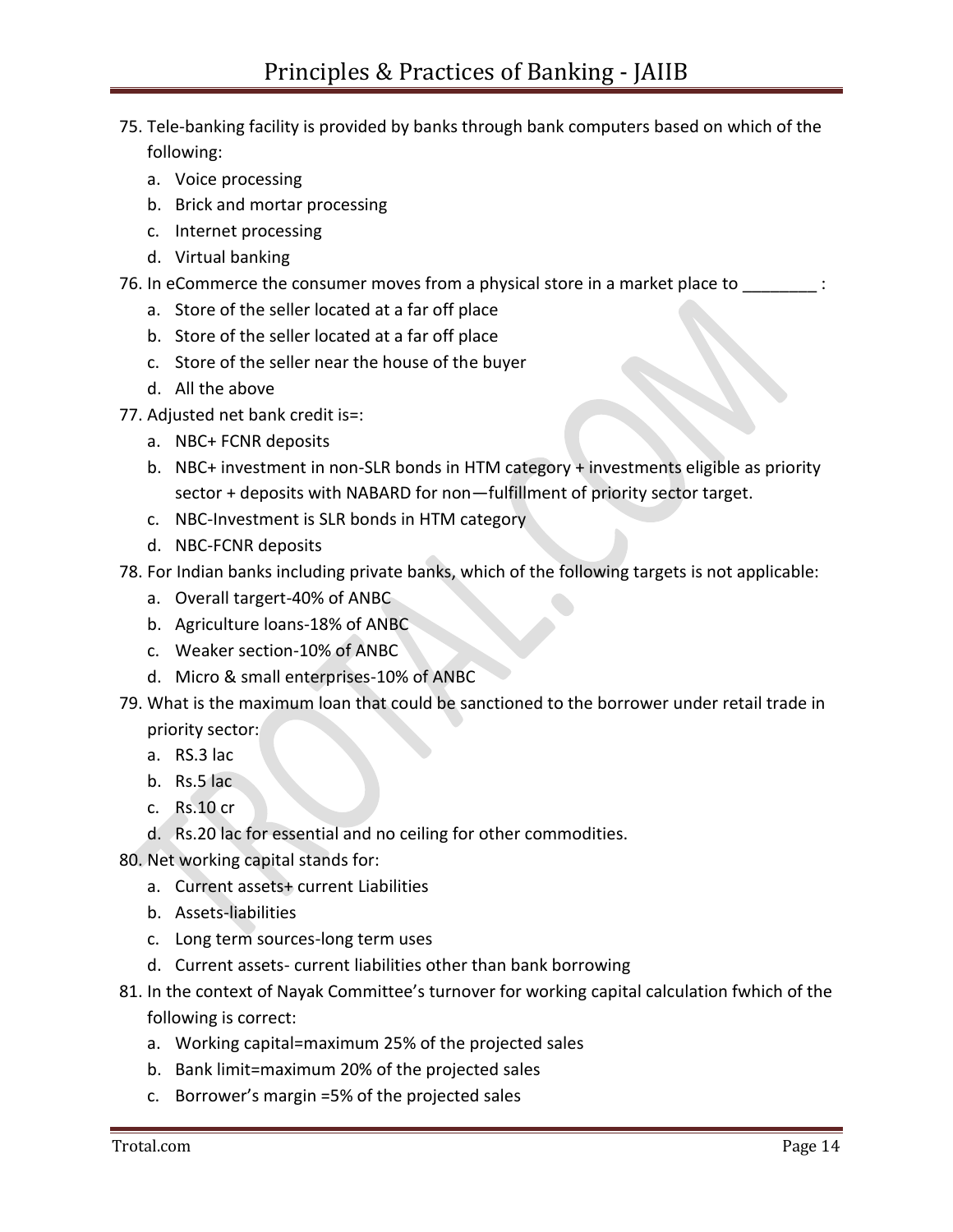- d. Of borrower has higher margin, the bank limit has to be at a minimum of20% of projected sales
- 82. Which of the following not a feature of a stand-alone computer system:
	- a. It can be used by one person at a time and is called work station
	- b. It is not suitable for multi-user environment
	- c. It can be connected to an existing multi-user system to access corporate database
	- d. None of the above
- 83. The \_\_\_\_\_\_\_\_ are the rules for communication between similar modules of processes, usually in different nodes.
	- a. Networks
	- b. Topologies
	- c. Nodes
	- d. Protocols
- 84. A computer network spread over a span of large geographical area that normally uses telecommunication net work is called \_\_\_\_\_\_:
	- a. geographical network
	- b. large area network
	- c. wide area network
	- d. local area network
- 85. Major benefits of Centralized Business solutions or Core banking Solutions (CBS) include (a) it relieves branches of jobs like data backup, MIS generation (b) attracts low cost initially (c) enables centralized management information and decision support (d) standardization of branch automation software using single version:
	- a. A to d all
	- b. A, b and c only
	- c. A, b and d only
	- d. A, c and d only
- 86. The process where data is written on two ore more hard discs simultaneously over different channel is called
	- a. Disk mirroring
	- b. Disk duplexing
	- c. Disk manovouring
	- d. Server copying
- 87. A company wants to make payment of dividend warrants to a large no. of share holder. Which of the following will be used by it:
	- a. Debit clearing
	- b. Electronic clearing system
	- c. Electronic clearing system (debit)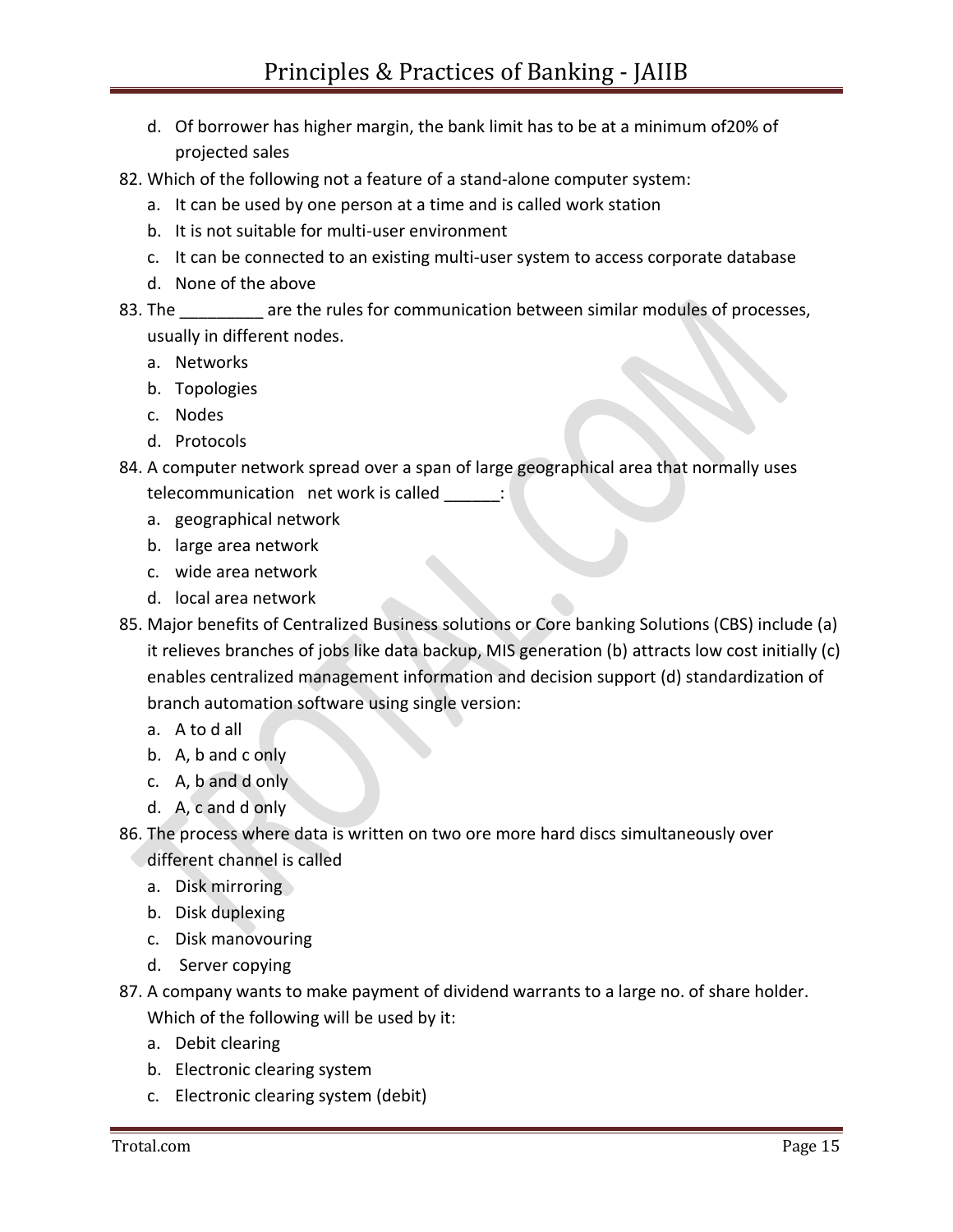- d. Electronic clearing system (credit)
- 88. Which of the following does not match
	- a. Modem- converts digital signals into analog and signals to digital
	- b. Twisted pair cable consists of two insulted copper wire
	- c. Message switch is used to store and forward data to large no. of terminals over a single communication channel
	- d. Multiplexer is used to send only one signal over a multi communication channel
- 89. A data mining technique can be used for (a) predicting future trends based on information available(b) credit risk analysis (c) analyzing demographic information about customers:
	- a. A to c all
	- b. A and b only
	- c. b and c only
	- d. only c
- 90. The information technology impacts banks due to (a) change in organizational structure (b) change in organizational orientation (c) change in service delivery channel (d) change customer aspiration:
	- a. A to c only
	- b. B and c only
	- c. A to d all
	- d. B, c and d only
- 91. Which of the following statements is not correct:
	- a. A coaxial cable consists of an inner copper conductor held in position by circular spacers
	- b. A twisted pair cable consists of two insulted copper wire
	- c. In optical fibre data is transmitted through a very thin glass or plastic fibres with a beam of light OR laser beam driven by a high speed high current driver
	- d. None of the above
- 92. (a) Local market (b) Regional market (c) National market (d) Global market. This classification is based on:
	- a. Type o product
	- b. Nature of transaction
	- c. Volume of transaction
	- d. Geographical area
- 93. A service as a product, has characteristics such as (a) intangibility (b) inseparability (c) heterogeneity (d) perishability.
	- a. A to c only
	- b. B and c only
	- c. A to d all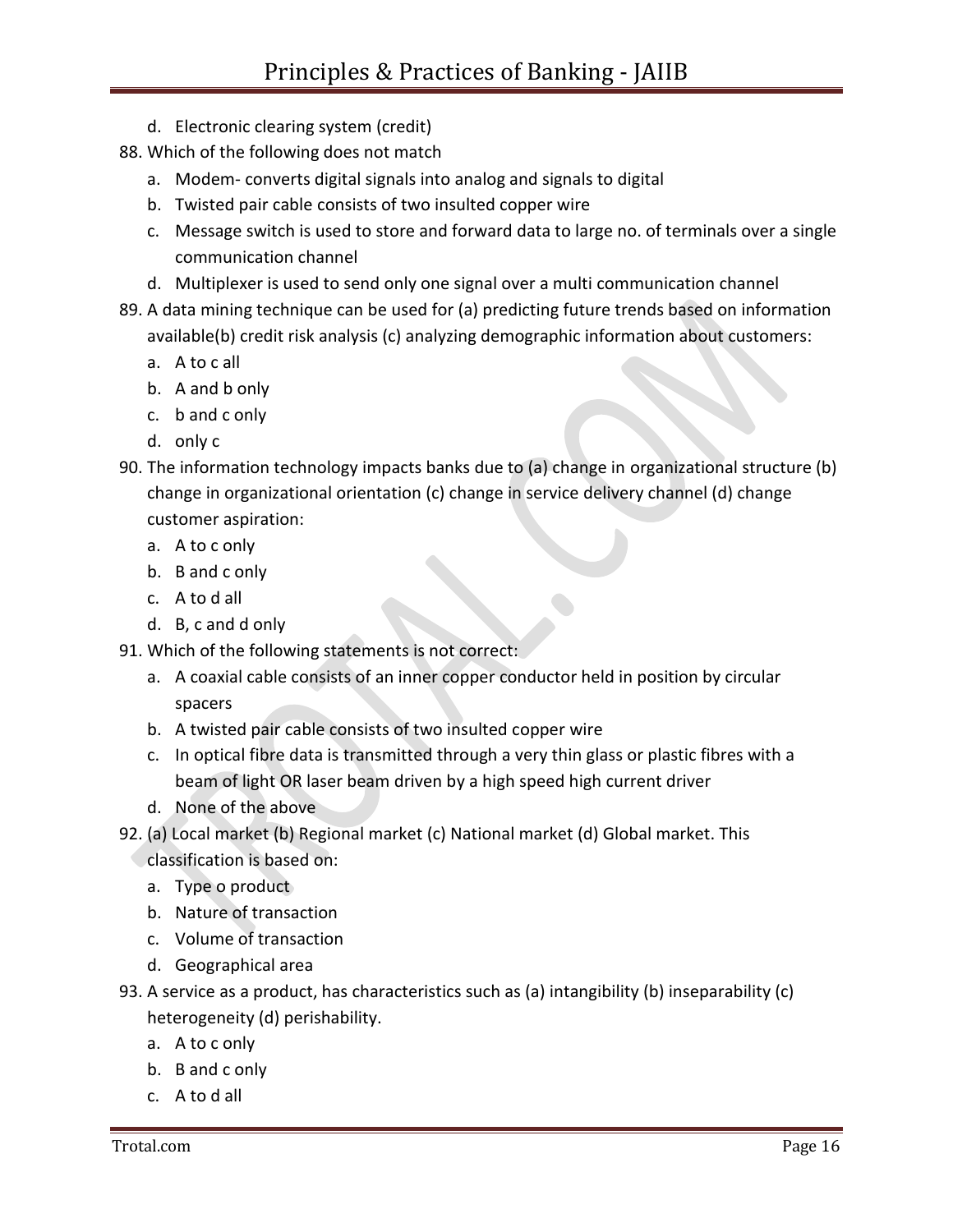- d. B only
- 94. Which of the following does not match in the context of marketing mix
	- (i.e.product,price,promotion and place):
	- a. Brand name product
	- b. Credit terms- price
	- c. Discount- promotion
	- d. Transport-place
- 95. In the context of product life cycle, there could be various situations such as (a) low sales, marginal profit (b) fast growth, rising profits (c) falling sales, low margins. These may relate to (1) maturity (2) decline (3) growth (4) introduction. Which of the following is not correctly matched
	- a. (a)-1
	- b. (b)-3
	- c. (c)-4
	- d. None of the above
- 96. What among the following is an objective of pricing a product (a) profit (b) market share and survival (c) cash flow (d) image communication:
	- a. A to d all
	- b. A, b and c only
	- c. A, b and d only
	- d. A, c and d only
- 97. Various factors influence the pricing of a product which can be internal factors and external factors. Which of the following is not correctly categorized
	- a. Social considerations-internal
	- b. Govt. controls and regulations-external
	- c. Manufacturing and marketing cost- internal
	- d. Characteristics of the product internal
- 98. When a manufacturer of a products keeps its price at a higher level considering that the buyers would perceive the product to be of better value and quality, this called pricing
	- a. Geographical pricing
	- b. Promotional pricing
	- c. market skimming pricing
	- d. psychological pricing
- 99. Which of the following is a distribution channel for banking products (a) telephone banking
	- (b) call centre (c) automated teller machinery (d) branches
	- a. A to d all
	- b. A, b and c only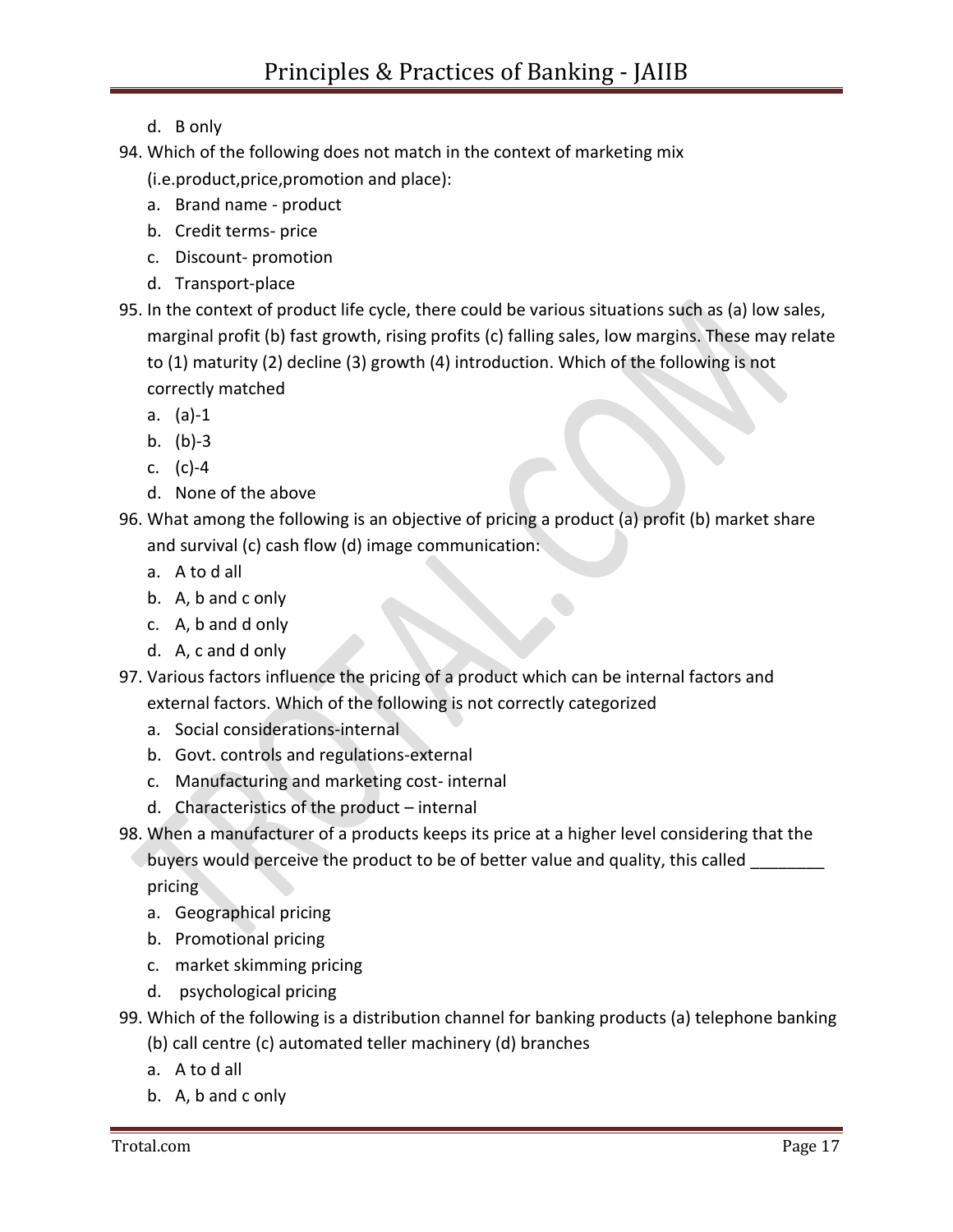- c. A, b and d only
- d. A, c and d only

100. Which of the following factors influence the promotion mix (a) buyers' readiness stage

- (b) type of product of market (c) product life cycle stage:
- a. Only a and b
- b. Only a and c
- c. Only b and c
- d. A to c all.

ANSWERS:-

- 1. B
- 2. C
- 3. C
- 4. D
- 5. B
- 6. D
- 7. D
- 8. C
- 9. C
- 10. A
- 11. C
- 12. A
- 13. C
- 14. D
- 15. D
- 16. C
- 17. A
- 18. C
- 19. D
- 20. B
- 21. B
- 22. E
- 23. D
- 24. C
- 25. C
- 26. D
- 27. A
- 28. C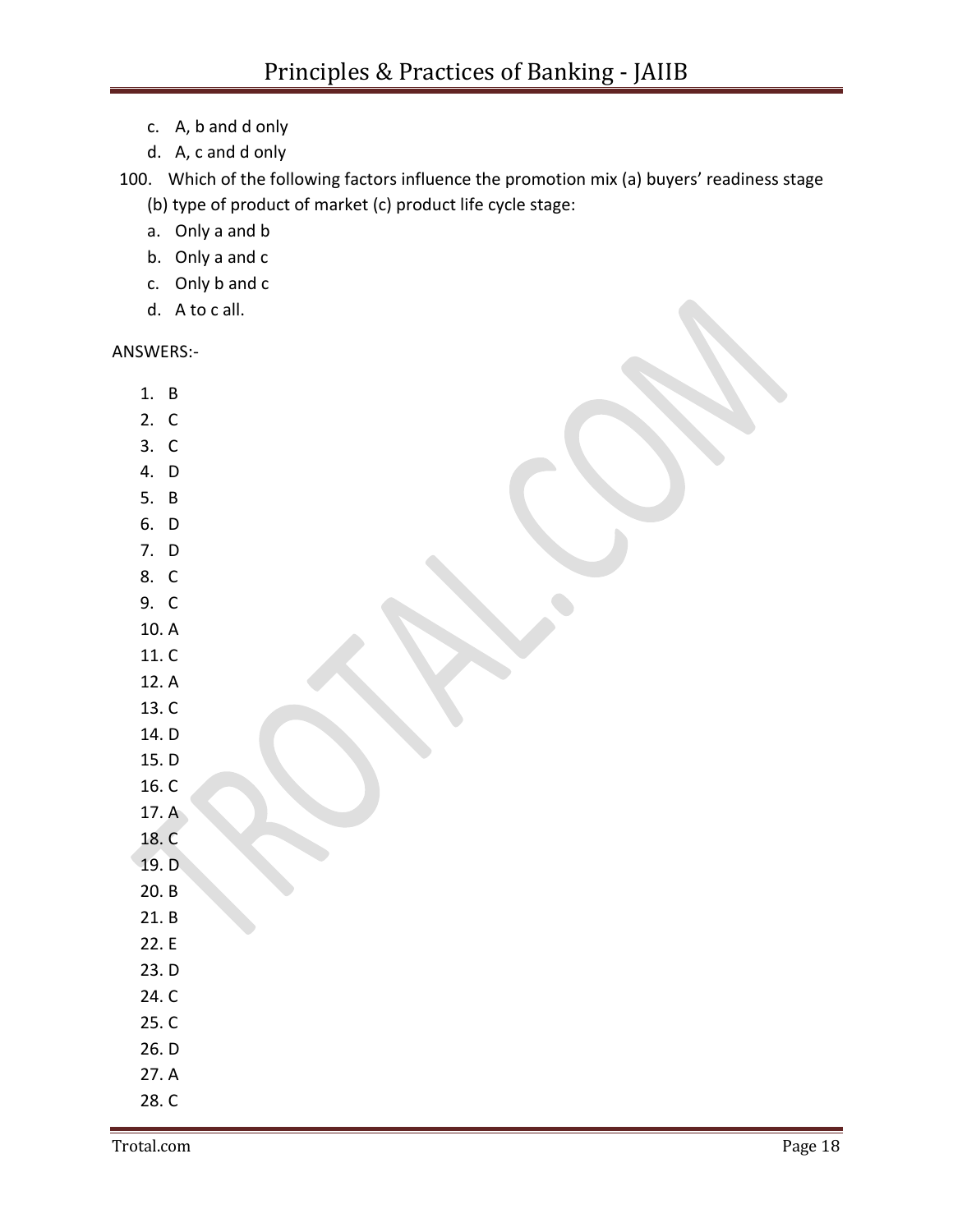| 29. D          |  |
|----------------|--|
| 30. D          |  |
| 31. C          |  |
| 32. D          |  |
| 33.D           |  |
| 34. D          |  |
| 35. D          |  |
| 36. C          |  |
| 37. B          |  |
| 38.D           |  |
| 39. D          |  |
| 40. B          |  |
| 41. C          |  |
| 42. d          |  |
| 43. c          |  |
| 44. B          |  |
| 45. C          |  |
| 46. B          |  |
| 47. C          |  |
| 48. C          |  |
| 49. A          |  |
| 50. D          |  |
| 51. A          |  |
| 52. A          |  |
| 53. D          |  |
| 54. C          |  |
| 55. C          |  |
| 56. C<br>57. A |  |
| 58. B          |  |
| 59.D           |  |
| 60. C          |  |
| $61. C$        |  |
| 62.D           |  |
| 63. C          |  |
| 64. C          |  |
| 65.D           |  |
| 66. A          |  |